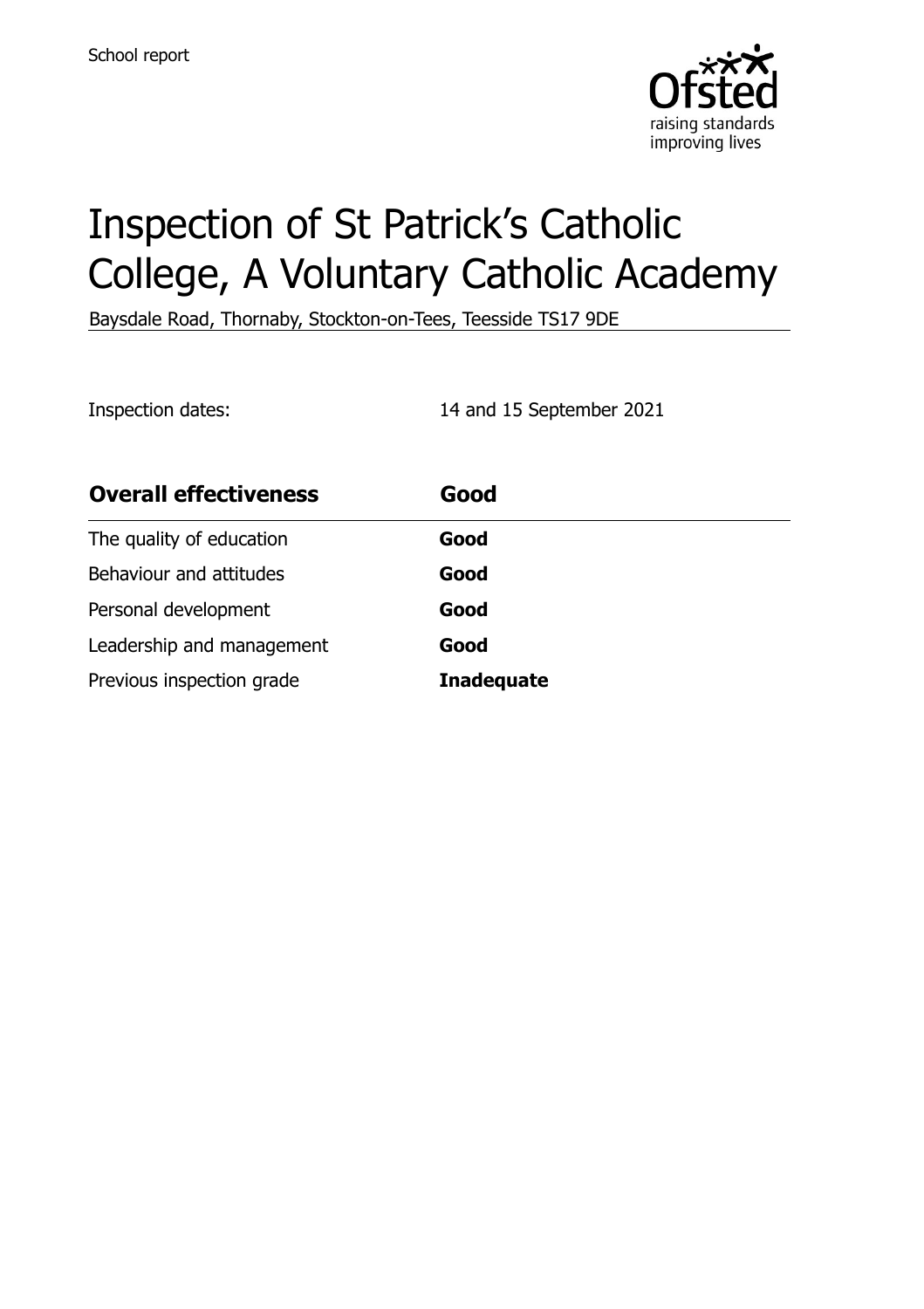

# **What is it like to attend this school?**

St Patrick's Catholic College has improved substantially since its last inspection. Pupils are rightly proud of their school. They enjoy attending school. Most attend well. Pupils are polite, well mannered and courteous. Senior leaders have made many changes to make the school better, including changes to the curriculum. The quality of education that pupils receive is good.

The curriculum is broad and ambitious. It captures the interest of pupils and motivates them to do well. This is leading to pupils knowing and remembering more in most subjects. For example, in mathematics, pupils are becoming fluent mathematicians and they are achieving well.

The Catholic ethos supports pupils' personal development well. Pupils engage in constructive debates. During the inspection, Year 7 pupils enthusiastically debated the importance of adopting a healthy lifestyle. Pupils enjoy the extra-curricular opportunities that are offered. Many participate in the Duke of Edinburgh's Award scheme and after-school clubs.

Behaviour is a strength. Pupils and parents say that behaviour has improved. Inspectors agree. Strong relationships between staff and pupils mean that pupils feel safe and well cared for. Pupils say that bullying is rare. When it happens, they are confident that adults will resolve it quickly and effectively.

#### **What does the school do well and what does it need to do better?**

Leaders have acted with urgency to address previous weaknesses. They have improved the quality of education that pupils receive.

Leaders have constructed an ambitious and well-considered curriculum for all pupils. Subject directors are passionate about their roles. They have strong subject knowledge. They ensure that teachers know what to teach and when. Teachers have received subject-specific training. They plan the important knowledge that they want pupils to know. Teachers start lessons by checking what important knowledge pupils can remember. This is particularly strong in mathematics and science. These checks help pupils build on their prior learning well in these subjects.

In some subjects, such as English and modern foreign languages (MFL), some teachers do not consistently follow the school's curriculum plans well enough. In these subjects, some pupils struggle to remember what they have previously been taught. Leaders have sensible plans in place to address this.

Leaders have prioritised reading. The school's reading curriculum is well thought out and organised. Leaders have created opportunities for all pupils to read for pleasure. Teachers promote a love of reading well. Pupils say they enjoy reading. They have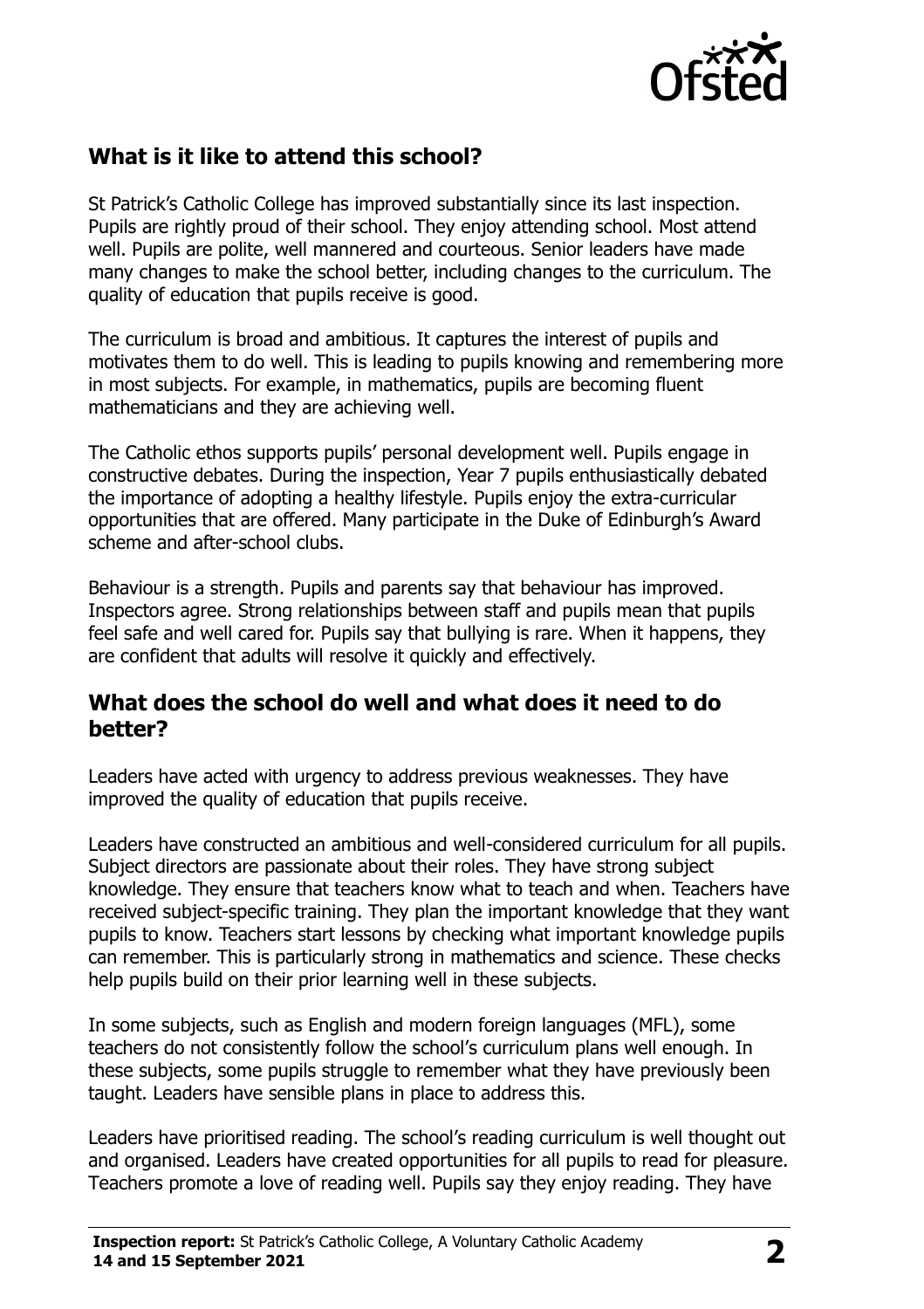

lots of opportunities to practise their reading skills. Pupils who need support with reading receive the help they need to catch up.

The support for pupils with special educational needs and/or disabilities (SEND) is effective. The special educational needs coordinator (SENCo) assesses and identifies pupils' additional needs well. Pupils with SEND study the same curriculum as their peers. Teachers adapt their lessons so that pupils receive the right support. As a result, they are achieving well. Pupils with SEND are involved in all aspects of school life, including enrichment activities.

Lessons are calm, orderly and purposeful. This helps pupils to learn well. Staff follow the school's behaviour policy consistently. Pupils understand what is expected of them. They behave well in and out of lessons. Most pupils attend well. However, some pupils do not attend as often as they should. Leaders monitor pupils' attendance closely. Leaders have a range of effective approaches to improve attendance, including working closely with families. Leaders know that attendance needs to improve for some pupils.

The personal development of pupils is a strength of the school. The school's curriculum extends well beyond the academic subjects. Pupils have a well-informed understanding of fundamental British values and equalities. They value the experiences they have in lessons and beyond. The careers guidance programme is exceptional. Pupils receive excellent independent careers advice and guidance. This helps prepare them for their next steps.

Knowledgeable and highly skilled governors and trust leaders know the school well. They understand the school's strengths and priorities for improvements. They support and challenge school leaders effectively.

Senior leaders and governors support the well-being of staff. They listen to the views of staff and act to reduce workload. Staff feel valued and they are proud to work at this school.

# **Safeguarding**

The arrangements for safeguarding are effective.

The trust oversees the school's safeguarding arrangements. Leaders and governors make sure that safeguarding has a high priority. The right checks are completed on staff before they start to work at the school. Leaders have created a culture where staff are vigilant because 'it could happen here'. Leaders ensure that staff have regular safeguarding training so that they can identify if a pupil may be at risk of harm. Staff know how to report concerns. Leaders keep thorough safeguarding records. They work extensively with other agencies to protect pupils.

The curriculum is planned well so that pupils are taught how to manage risks to their safety. Pupils are taught and know how to keep themselves safe in different ways, including when using the internet.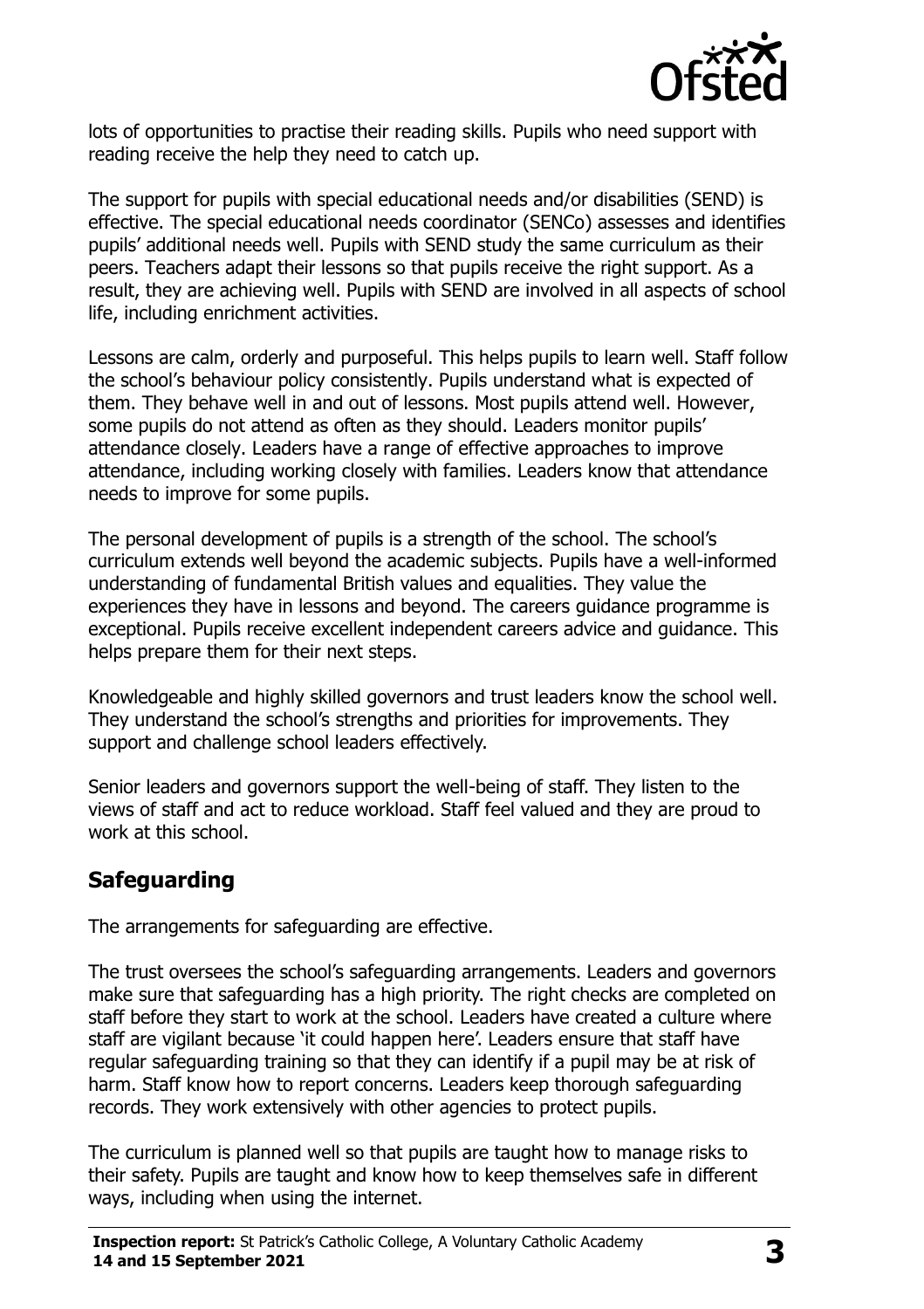

# **What does the school need to do to improve?**

#### **(Information for the school and appropriate authority)**

- In some subjects, such as English and French, some teachers do not have strong enough subject knowledge. They do not follow curriculum plans carefully enough. As a result, pupils do not achieve as well as they should in these subjects. Senior leaders should carry out their plan to help teachers develop their subject-specific knowledge in these areas of the curriculum, so that they can deliver the planned curriculum effectively and ensure that all pupils achieve as well as they should in these subjects.
- Some pupils do not attend school as regularly as they should despite the efforts of the school to engage with parents and pupils. Because of this, those pupils who are regularly absent miss out on important knowledge that they need to succeed and to achieve their full potential. Leaders should continue to address weak attendance, including working with parents and pupils, so that they understand the importance of attending school regularly.

### **How can I feed back my views?**

You can use [Ofsted Parent View](http://parentview.ofsted.gov.uk/) to give Ofsted your opinion on your child's school, or to find out what other parents and carers think. We use information from Ofsted Parent View when deciding which schools to inspect, when to inspect them and as part of their inspection.

The Department for Education has further quidance on how to complain about a school.

If you are the school and you are not happy with the inspection or the report, you can [complain to Ofsted.](http://www.gov.uk/complain-ofsted-report)

### **Further information**

You can search for [published performance information](http://www.compare-school-performance.service.gov.uk/) about the school.

In the report, '[disadvantaged pupils](http://www.gov.uk/guidance/pupil-premium-information-for-schools-and-alternative-provision-settings)' refers to those pupils who attract government pupil premium funding: pupils claiming free school meals at any point in the last six years and pupils in care or who left care through adoption or another formal route.

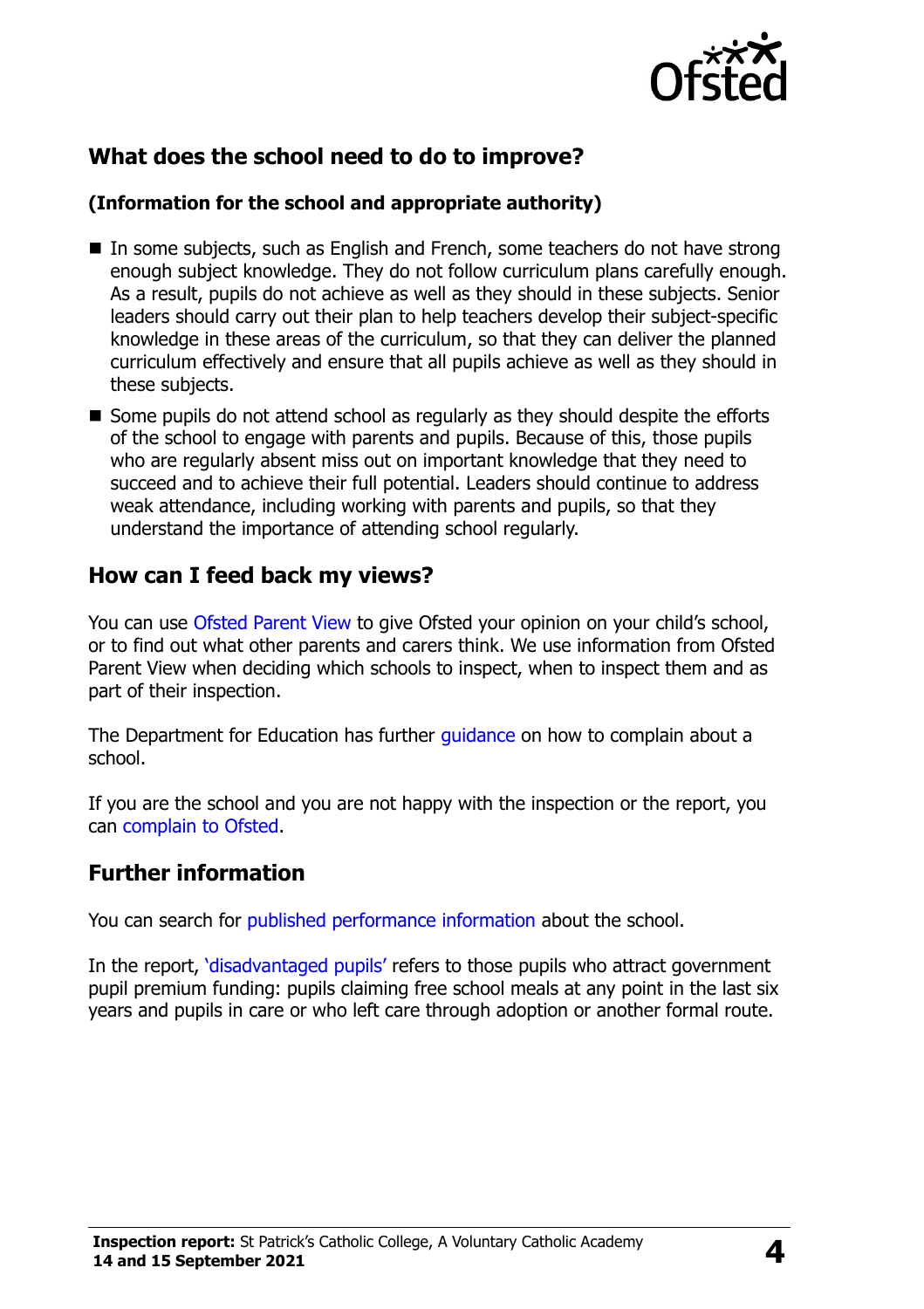

## **School details**

| Unique reference number             | 142281                                                              |  |
|-------------------------------------|---------------------------------------------------------------------|--|
| <b>Local authority</b>              | Stockton-on-Tees                                                    |  |
| <b>Inspection number</b>            | 10200714                                                            |  |
| <b>Type of school</b>               | Secondary comprehensive                                             |  |
| <b>School category</b>              | Academy converter                                                   |  |
| Age range of pupils                 | 11 to 16                                                            |  |
| <b>Gender of pupils</b>             | Mixed                                                               |  |
| Number of pupils on the school roll | 494                                                                 |  |
| <b>Appropriate authority</b>        | Board of trustees                                                   |  |
| <b>Chair of governing body</b>      | Mark Ryan                                                           |  |
| <b>Headteacher</b>                  | <b>Michael Burns</b>                                                |  |
| <b>Website</b>                      | https://stpatricks.npcat.org.uk                                     |  |
| <b>Dates of previous inspection</b> | 3 and 4 February 2021, under section 8<br>of the Education Act 2005 |  |

# **Information about this school**

- The executive headteacher and head of school were appointed after the last section 5 inspection.
- The school is part of the Nicholas Postgate Catholic Academy Trust.
- The school uses alternative education provision for a small number of pupils. The providers used are Daisy Chain and Skills Academy.

# **Information about this inspection**

The inspectors carried out this inspection under section 5 of the Education Act 2005.

This was the first routine inspection the school received since the COVID-19 (coronavirus) pandemic began. The inspectors discussed the impact of the pandemic with school leaders and have taken that into account in their evaluation.

In accordance with section 13(4) of the Education Act 2005, Her Majesty's Chief Inspector is of the opinion that the school no longer requires special measures.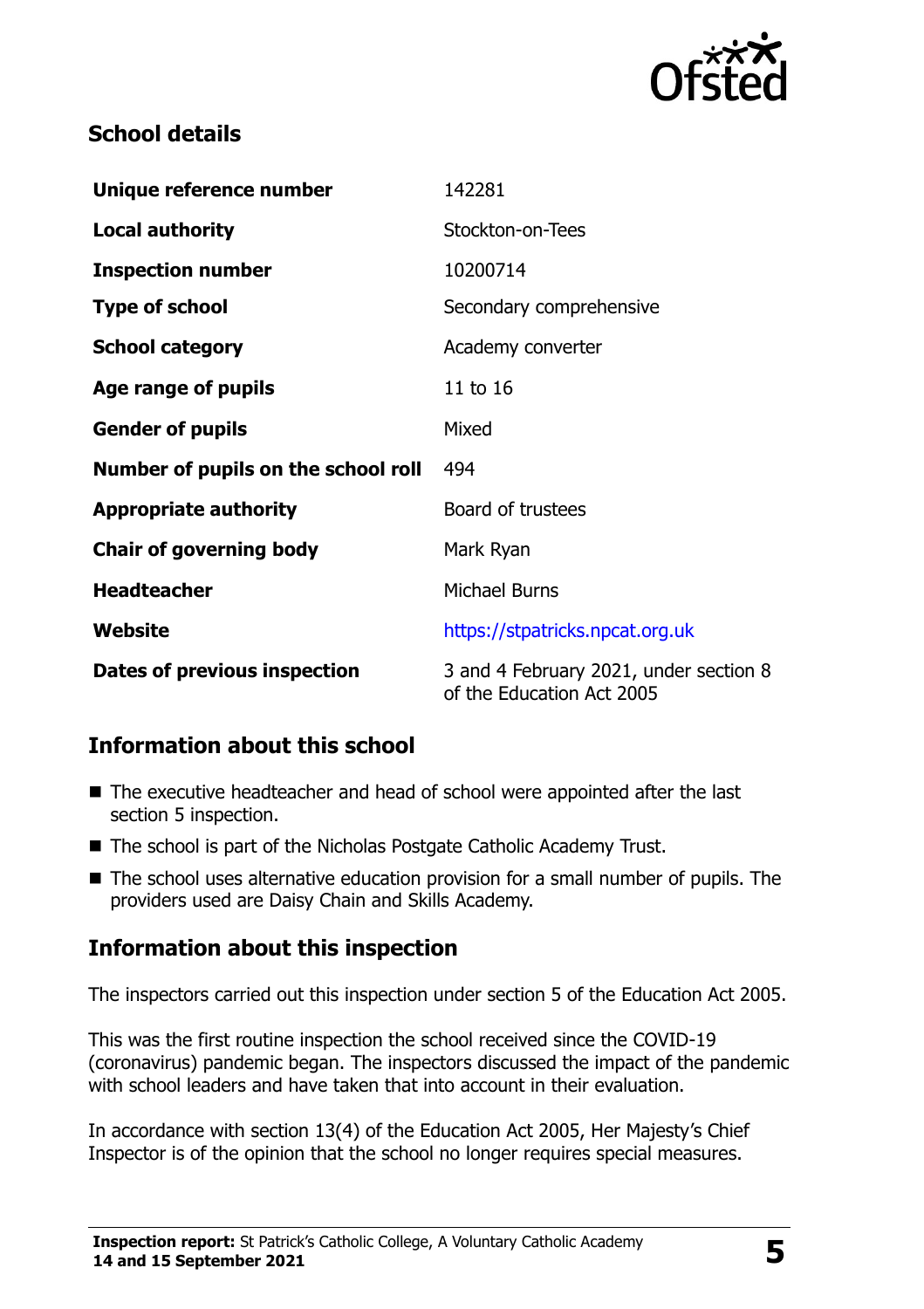

- Inspectors met with the executive headteacher, the senior leadership team, the SENCo, middle leaders and a range of teaching and support staff. An inspector spoke with the trust's chief executive officer, a representative from the diocese, and four governors, including the chair of the local governing body.
- As part of this inspection, inspectors conducted deep dives in these subjects: English, mathematics, MFL and science. Here, inspectors met with the curriculum leaders for each subject, visited lessons, looked at pupils' work and spoke to pupils and teachers.
- Inspectors looked at pupils' punctuality, behaviour and conduct across the school day. Inspectors held discussions with groups of pupils. Inspectors met with different members of staff, including an early career teacher, to gauge their views on how well pupils behave and conduct themselves. Inspectors spoke to some pupils who have received sanctions in the past.
- Inspectors carried out a range of activities to check the arrangements for keeping pupils safe. Inspectors looked at the school's policies relating to safeguarding, met the designated safeguarding leader and considered records of the vetting checks the school makes on its staff.
- Inspectors looked at other information about behaviour, attendance and extracurricular activities that support pupils' personal development.
- Inspectors considered the 37 responses to Ofsted pupils' survey and 44 responses to Ofsted's online questionnaire for staff. Inspectors also considered the views of the 22 parents in their responses to Ofsted's online survey and Parent View questionnaire, as well as the nine free-text responses.

#### **Inspection team**

| Jean Watt, lead inspector | Her Majesty's Inspector |
|---------------------------|-------------------------|
| Tim Jenner                | Her Majesty's Inspector |
| <b>Christine Durand</b>   | Ofsted Inspector        |